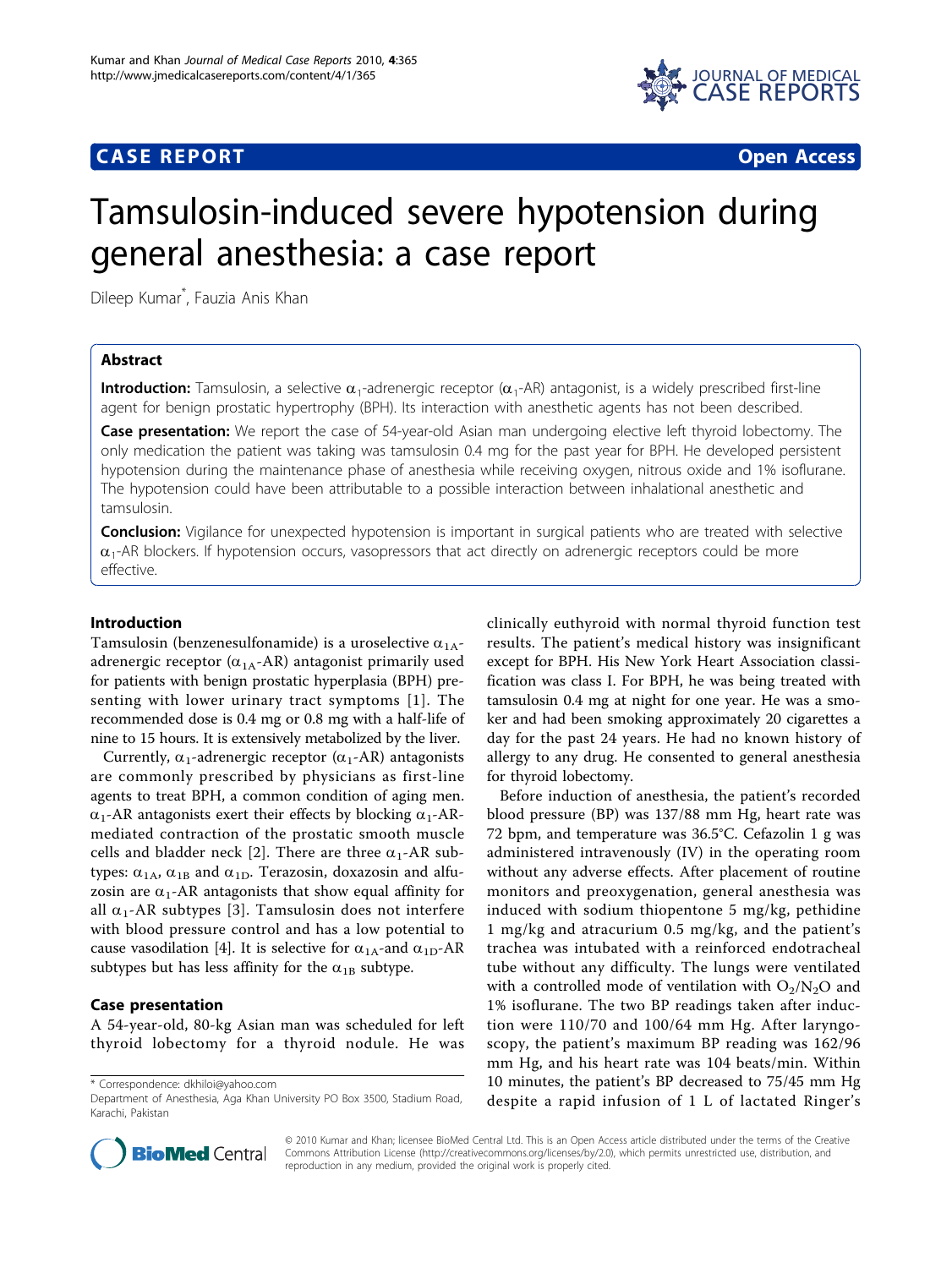solution. His heart rate remained at 70 bpm, and his oxygen saturation was between 98% and 99%. End-tidal carbon dioxide remained between 33 and 36 mm Hg, with a respiratory rate of 10 breaths/min. Ephedrine 30 mg in divided IV doses only transiently improved the hypotension (BP to 85/40 mm Hg), and frequent phenylephrine boluses (100 μg/bolus) were required to maintain systolic BP above 90 mm Hg. The patient's skin was warm but not diaphoretic. Skin erythema, urticaria, bronchospasm, facial edema and other features of a potential anaphylaxis or anaphylactoid reaction were absent. No ischemic changes were observed on a threelead electrocardiogram (ECG). General anesthesia was maintained with  $O_2/N_2O$  and isoflurane minimum alveolar concentration (MAC) of 0.8%. At this point, the differential diagnosis of hypotension was primarily directed to deep anesthesia or hypovolemia. While these were being addressed, the surgeon was allowed to proceed. There was continuing hypotension requiring phenylephrine. At the time of surgical incision, the patient moved slightly in response to surgical stimulation. The total duration of surgery was 180 minutes (three hours), and the total estimated blood loss was 70 mL. A total of 1200 μg of phenylephrine was required to maintain the systolic a BP above 90 mm Hg throughout surgery.

At the end of surgery, isoflurane was turned off, and the patient's BP increased to 110/70 mm Hg with a heart rate of 75 bpm. The patient completely recovered from neuromuscular blockade after administration of 0.2 mg of glycopyrrolate and 2.5 mg of neostigmine. The patient's trachea was then extubated, and he was shifted to the postanesthesia care unit. He remained in the recovery room for two hours and remained hemodynamically stable with BP in the range of 120/75 to 140/80 mm Hg and heart rate between 70 and 76 bpm.

# **Discussion**

BPH is common among older men, with approximately 25% of men being affected after 40 years of age [[5](#page-2-0)]. Histologic evidence of the disease is noted in 8% of men in their 30 s, and the prevalence rapidly increases to more than 70% after the age 60 years [\[6](#page-2-0)].

All  $\alpha$ 1-adrenoceptor antagonists have a similar efficacy in improving symptoms and urinary flow. Many of these agents were initially developed and approved for the treatment of patients with hypertension until the development of tamsulosin. Tamsulosin is a more selective  $\alpha_{1A}$  subtype antagonist, which maintains the  $\alpha$ -antagonist effect on the prostatic capsule and bladder neck but has less of an effect on the vascular system and BP. Tamsulosin is not indicated in the treatment of patients with hypertension.

A meta-analysis related to the vascular-related safety profile of  $\alpha_1$  antagonists was carried out by Nickel et al [[7](#page-2-0)]. They concluded that patients administered alfuzosin, terazosin and doxazosin showed a statistically significant increased risk of developing vascular-related events (dizziness, hypotension or syncope) compared with those taking placebo. Tamsulosin showed only a numerical increase that was not statistically significant.

A MEDLINE search from 1997 to the present revealed no report of any adverse hemodynamic consequences of tamsulosin interaction under anesthesia. Tamsulosin drug interactions have been studied in humans; the use of tamsulosin with nifedipine, enalapril, atenolol, furosemide or digoxin does not require dosage modification when tamsulosin is initiated concomitantly with these agents [[8,9](#page-2-0)]. Tamsulosin is contraindicated with other  $\alpha$ 1 antagonist and verapamil, which has  $\alpha_1$ -adrenoceptor antagonist effects in therapeutic doses [\[10](#page-2-0)]. It is contraindicated in patients with orthostatic hypotension.

This case may illustrate a drug interaction between tamsulosin and inhalational anesthetic agents. Isoflurane is the most likely anesthetic drug to have interacted because the phenylephrine requirement lasted until the end of the case, and the hypotension resolved when isoflurane was stopped. The hypotension in this patient may have been caused by chronic use of tamsulosin. Isoflurane is a known vasodilator and may have synergetic effect with tamsulosin. This may explain why ephedrine was less effective than phenylephrine in counteracting hypotension. Whereas phenylephrine is a pure  $\alpha_1$ -AR agonist, ephedrine has both central and peripheral effects. In the clinical doses administered, its peripheral effects may be less than those of phenylephrine. Ephedrine was administered initially because the differential diagnosis considered at that time was either excessive depth of anesthesia or hypovolemia. When a synergetic effect was suspected, phenylephrine was used instead. The point that negated vasodilation caused by an inappropriate depth of anesthesia was that the patient was receiving less than 1 MAC of isoflurane, and he moved in response to surgical stimulation at the time of incision. Hypovolemia was ruled out when the BP did not rise after administration of 1 L of crystalloid.

The degree of hypotension was exceptional compared with the concentration of anesthetic agent used. The other differential diagnosis for this vasodilated hypotensive state included anaphylaxis and myocardial ischemia. Because the patient did not have any other features of anaphylaxis and had a subsequent negative ECG result for ischemia, these alternative diagnoses were rejected. Other anesthetic drugs used in this patient were thiopentone, pethidine and atracurium. Pethidine and atracurium can both cause histamine release, but no additional clinical signs of histamine release were apparent in this patient. The dramatic increase in BP when isoflurane was turned off goes in favor of some kind of